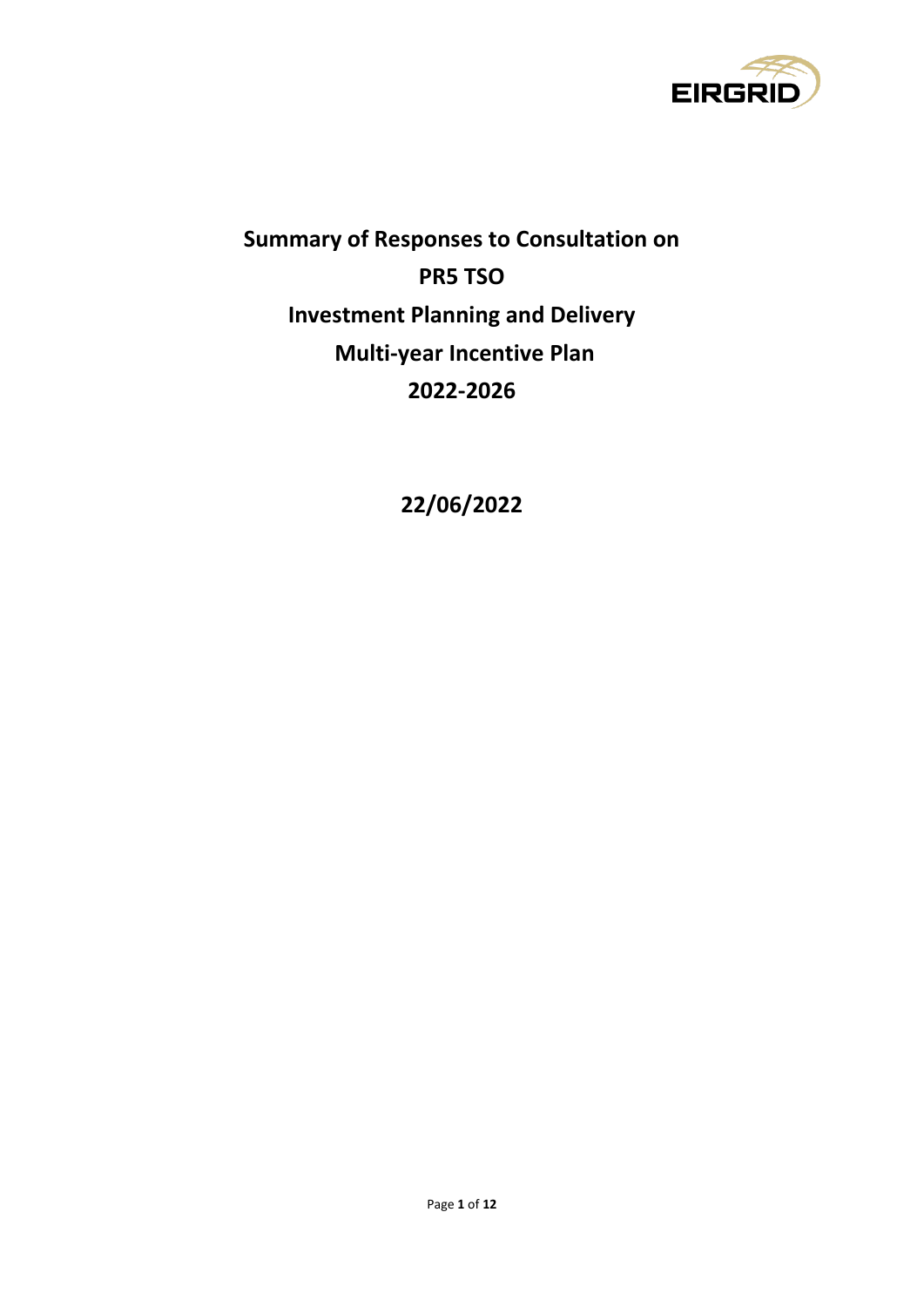

# **Table of Contents**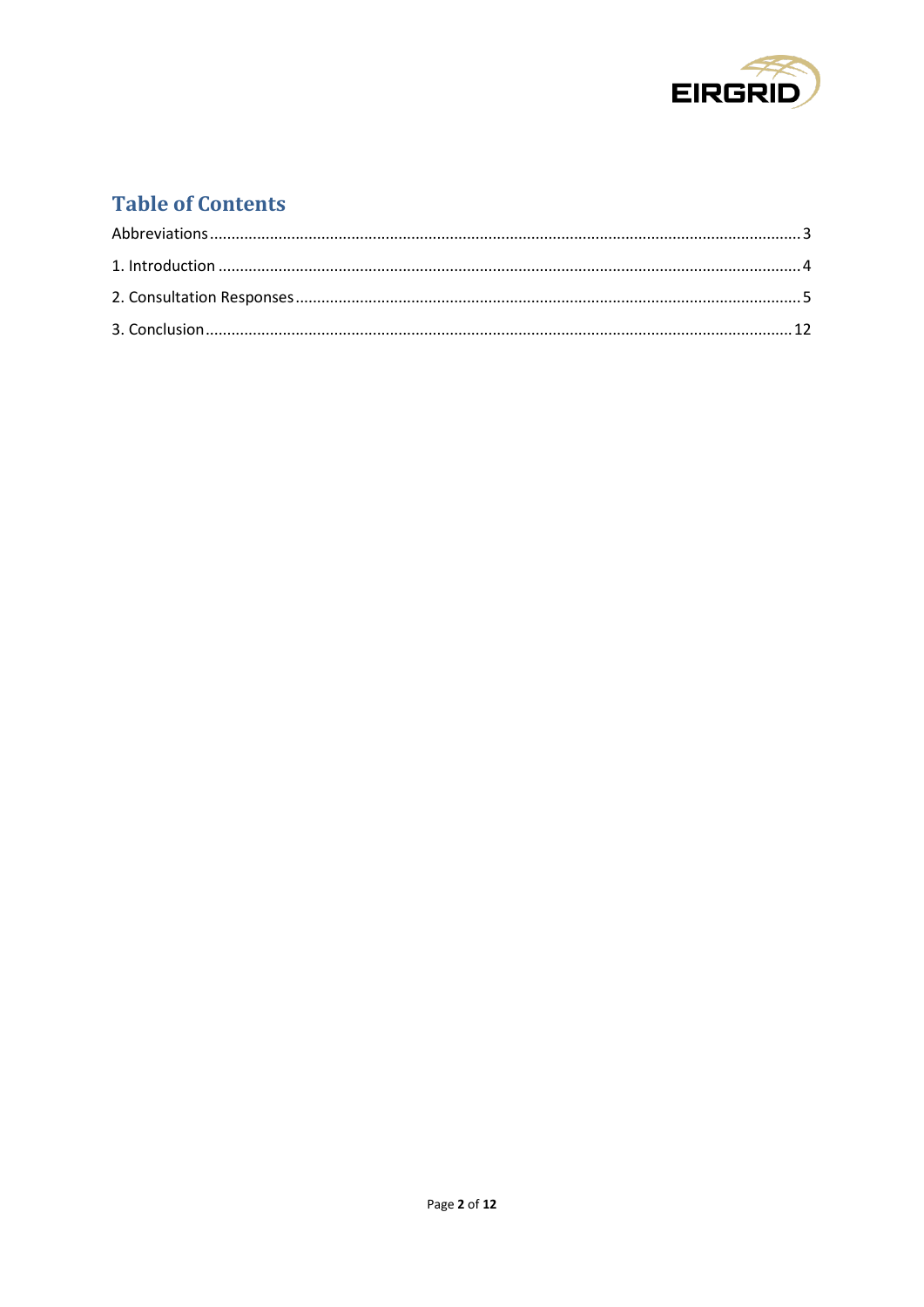

# <span id="page-2-0"></span>**Abbreviations**

| <b>BGE</b>      | <b>Bord Gáis Energy</b>                       |
|-----------------|-----------------------------------------------|
| <b>CPP</b>      | <b>Committed Project Parameters</b>           |
| CRU             | <b>Commission for Regulation of Utilities</b> |
| <b>ESBN</b>     | <b>Electricity Supply Board Networks</b>      |
| IP              | Indicative Programme                          |
| PR <sub>5</sub> | Price Review 5                                |
| <b>RES-E</b>    | Renewable Energy Source - Electricity         |
| <b>SOEF</b>     | <b>Shaping Our Electricity Future</b>         |
| TAO             | <b>Transmission Asset Owner</b>               |
| <b>TDP</b>      | <b>Transmission Development Plan</b>          |
| TSO             | <b>Transmission System Operator</b>           |
| WEI             | Wind Energy Ireland                           |
|                 |                                               |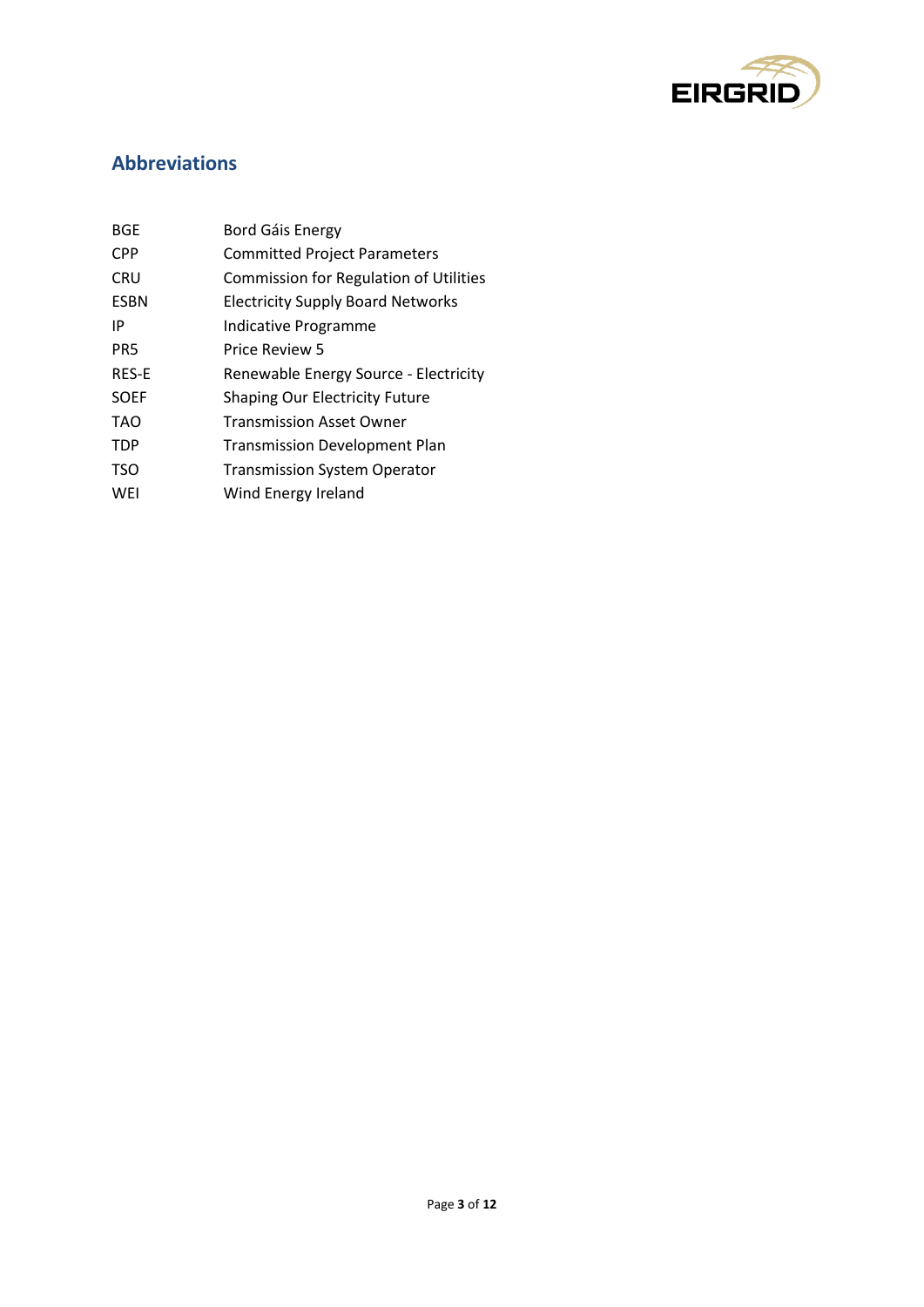

# <span id="page-3-0"></span>**1. Introduction**

EirGrid as Transmission System Operator (TSO) published a paper for consultation on 22nd October 2021<sup>1</sup> seeking interested parties' views on the activities proposed in the [Investment Planning & Delivery \(IPD\)](http://www.eirgridgroup.com/site-files/library/EirGrid/PR5-IPD-Incentive-Multi-Year-Plan-Consultation-Paper.pdf)  [Multi-Year Balanced Scorecard 2022-2026.](http://www.eirgridgroup.com/site-files/library/EirGrid/PR5-IPD-Incentive-Multi-Year-Plan-Consultation-Paper.pdf) The consultation remained open until 19th November 2021.

The consultation paper contained a proposed methodology to incentivise, audit and assess the TSO's IPD performance during 2022-2026 using a multi-year Balanced Scorecard approach as requested by CRU. It contained the specific targets for the 2022, 2023 and 2024 calendar years (as well as 2025 and 2026 at high level) under each heading provided for in CRU/20/154, section 7.8. The TSO will also submit an updated multi-year plan to the CRU in September each year.

The TSO takes a consultative approach to infrastructure planning and delivery and this paper outlines the TSO's consideration of and responses to the consultation feedback provided. Three responses were received as part of this consultation process, one each from Wind Energy Ireland (WEI), Bord Gáis Energy (BGE) and Coillte. In the following sections we summarise and respond to the submissions received.

Finally, some comments submitted related to matters of policy and other areas, are outside the scope of the consultation. As a result, these comments were not addressed in this consultation response document. Any subject matter feedback that is not within scope for this consultation was channeled to the relevant areas of the business for consideration.

<sup>1</sup> <http://www.eirgridgroup.com/site-files/library/EirGrid/PR5-IPD-Incentive-Multi-Year-Plan-Consultation-Paper.pdf>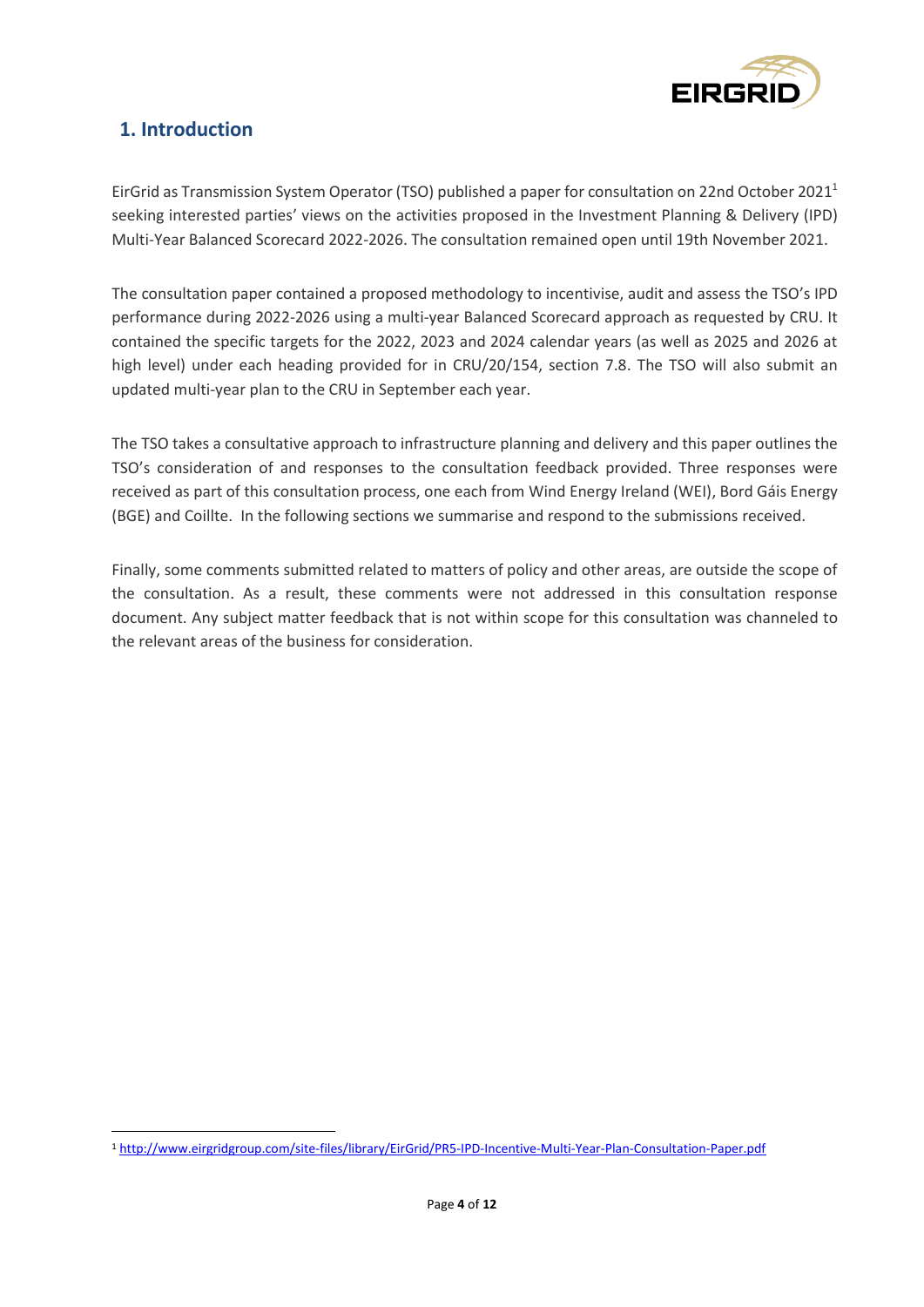

### <span id="page-4-0"></span>**2. Consultation Responses**

The respondents welcomed the opportunity provided by the IPD consultation process to comment on the PR5 IPD multi-year plan. The TSO is pleased that there is support for the consultative approach taken to the development of the IPD incentives and we will continue to work with our stakeholders as the multiyear IPD plans develop.

The following sections provide an overview of the submissions received and our responses to the issues raised.

#### **Comments Received:**

With regard to the IPD Multi-year plans, WEI stated:

*"The plan would benefit from calling out specific projects that are included in the TDP and SOEF Roadmap and having specific targets for these in the relevant years that the TSOs could then be assessed against achieving. We note from EirGrid's recent SOEF Roadmap that all candidate reinforcements identified as part of the initiative will need to enter EirGrid's Framework for Grid Development process. Based on this we would have expected that a far higher number of projects would be in Steps 1 and 2 quantitative "Metric/Outcomes" for the Multi-Year Targets 2022-2026 period.* 

*There are 44 candidate reinforcements listed for Republic of Ireland in SOEF for delivery by 2030 yet the 2022-2026 scorecard only states there will be incentives against 5 unnamed projects going through Step 1 and 6 unnamed projects going through Step 2 in the 2022-2026 period, and this appears only to be based on projects in the current TDP which had a data freeze date before the SOEF Roadmap was published. Along with the inclusion of SOEF projects in the scorecard we would also have expected a higher weighting assigned to Steps 1-3 to ensure there is sufficient focus and incentives on confirming project requirements to meet needs and to ensure they are progressed into the planning and delivery phases in Steps 4-6 in time for 2030 targets to be achieved. SOEF falls far short of enabling the onshore wind project pipeline we have today and the capacity targets in our national Climate Action Plan, and with the recent upward revision in the RES-E target to 80%, additional grid reinforcement projects will be required. These should be factored into the scorecard in due course over the 2022-2026 period".*

Similarly, with regard to the IPD Multi-year plans, Coillte stated:

*"The scorecard metrics would benefit from calling out the specific projects that are included in the EirGrid TDP and SOEF Roadmap and having specific targets for these in the relevant years that the TSO could then be assessed against achieving".*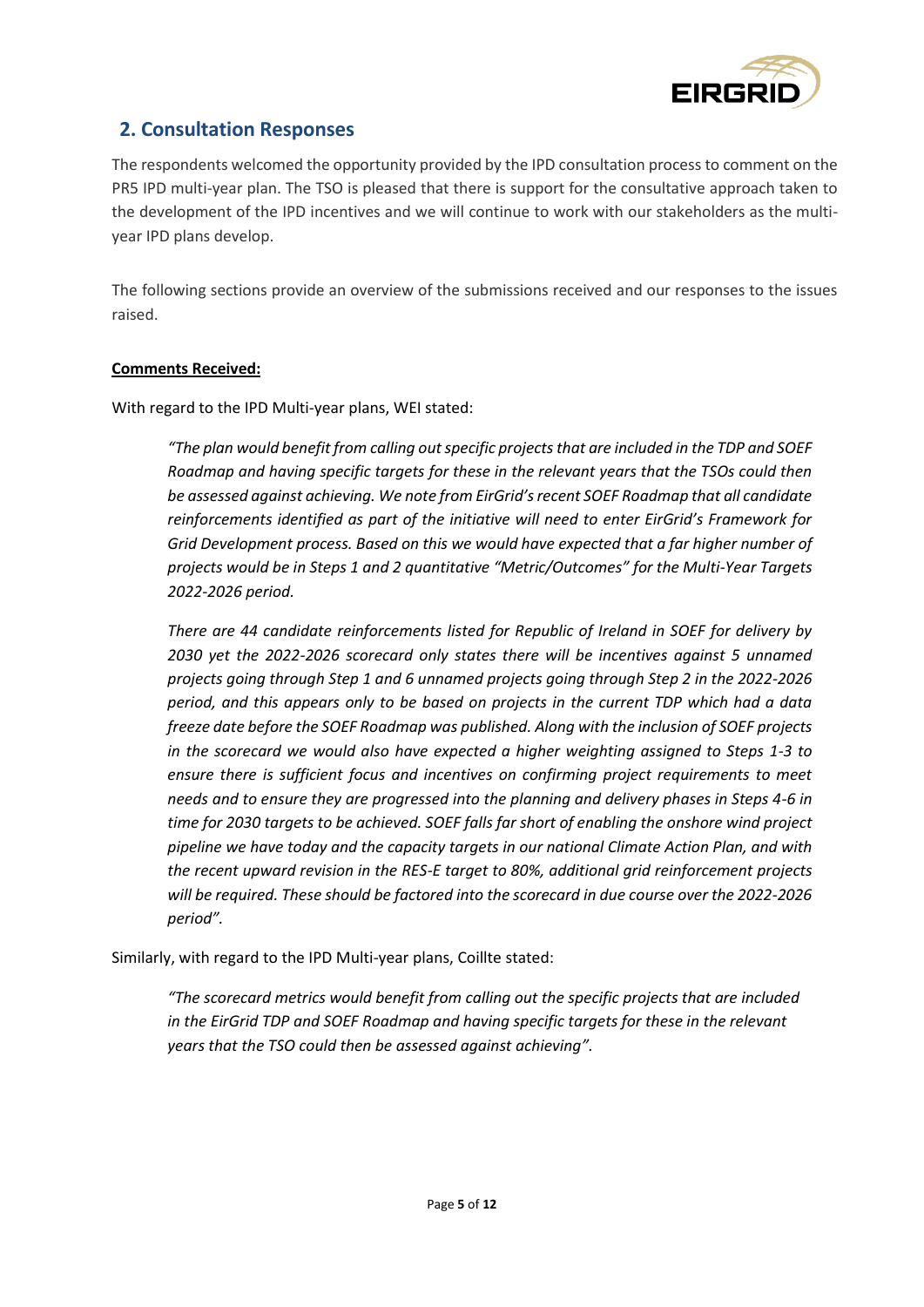

#### **TSO Response:**

Both the TDP and SOEF Roadmap will continue to be updated through the course of PR5. The TSO published the SOEF Roadmap in October 2021 following extensive consultation with key stakeholders, Government, and Industry. The roadmap clearly defines what is required in the areas of the Market, Network and Operation of our Grid to meet our 2030 targets. The targets and incentives included in the balanced scorecard will evolve over the years and projects will be added at the appropriate time to each of the relevant steps in the framework.

The TSO is also developing and refining the IPD scorecard in line with the CRU enhanced reporting framework, guidance and information published by the CRU which may amend the relative weightings and introduce new or remove specific metrics.

Ultimately, we are focused on the timely completion of the programme of work required to meet our 2030 targets.

#### **Comments Received:**

With regard to the IPD Multi-year metrics, WEI stated:

*"We would strongly recommend the inclusion of one additional assessment criteria – namely "Overall Adequacy of Development Activity" i.e. the System Operators should be required to demonstrate that they have sufficient projects on a scheduled glide-path to delivery, to be capable of meeting the needs of the system for 2030, including a total of 8.2GW of onshore wind and the 5 GW of offshore wind with sufficient future proofing to allow for new shallow connections (e.g., new transmission stations should have space for future bays) and additional grid capacity (e.g. new cable installations should be capable of being 'voltage uprated' in*  future) in areas of the network where the renewable energy project pipeline is being *progressed. In addition to the requirements of national renewable electricity targets this would need to consider increased demand due to electrification of heat, transport and new data centre capacity.*

*When considering system adequacy, it is necessary to consider time. Being adequate but 5-10 years late is effectively the same as being inadequate and this can have a significant impact on consumer costs. Under the current incentive design, it is possible that the TSO could do an excellent needs assessment, an excellent job selecting the best technologies to meet those needs and deciding on where these should be deployed.*

*However, it is also possible that by the time the projects move through EirGrid's current sixstep process and reach the point where they are actually on a transmission outage program to be delivered, that it is already 5-10 years later than the system needs would require. Under the existing incentive approach, provided the delivery takes place in line with this outage schedule (for 75% of projects), then this would be considered as a strong performance with a full incentive payment."*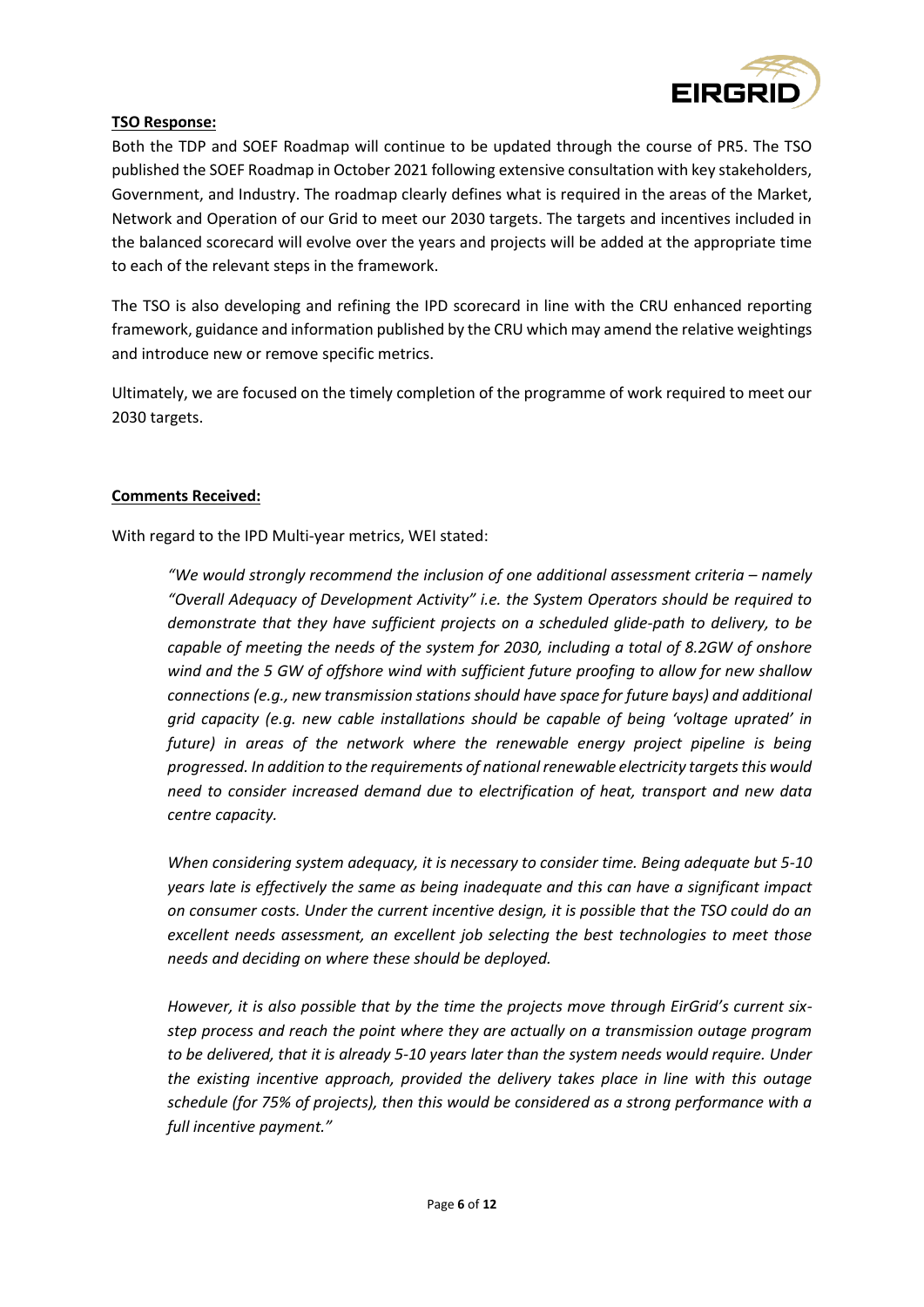

Similarly, with regard to the IPD Multi-year metrics, Coillte stated:

*"There should be a higher number of projects included in Steps 1-3 scorecard metrics over the 2022-2024 period to reflect the c. 44 candidate projects that have been identified in SOEF for delivery by 2030. The weightings for the Step 1-3 metrics should be increased given the importance of these projects being progressed as soon as possible to achieve Climate Action Plan targets. These steps are as important as delivery in steps 4-6. The number of candidate projects may also need to be added to when EirGrid completes studies to assess requirements for 80% RES-E by 2030."*

#### **TSO Response:**

The TSO received regulatory approval in PR5 based on our assessment of the requirements needed to develop and reinforce the network to 2025, while maintaining security of supply and cognisant of our 2030 obligations. The PR5 process involved the carrying out of a robust review of the required projects. The TSO & TAO were required to demonstrate that the capital projects were sufficient to meet our obligations. The PR5 regulatory framework also includes annual independent audits of the scorecard and incentives and regular progress reporting on the programme and key projects.

We have also developed the Network Delivery Programme (NDP) which contains projects that will provide significant uprating of the existing network and the building out of new network across all voltage levels. In consideration of time and delivering projects in a timely manner, the IPD incentives are focused on incentivising end to end delivery from concept to energisation over a multi-year period providing stakeholders with the visibility of energisation and delivery performance.

The TSO published the SOEF Roadmap in October 2021 following extensive consultation with key stakeholders, Government, and industry. The roadmap clearly defines what is required in the areas of the Market, Network and Operation of our Grid to meet our 2030 targets and these projects will be added to the NDP at the relevant time. The targets and incentives included in the balanced scorecard will evolve over the years and projects will be added at the appropriate time to each of the relevant steps in the framework.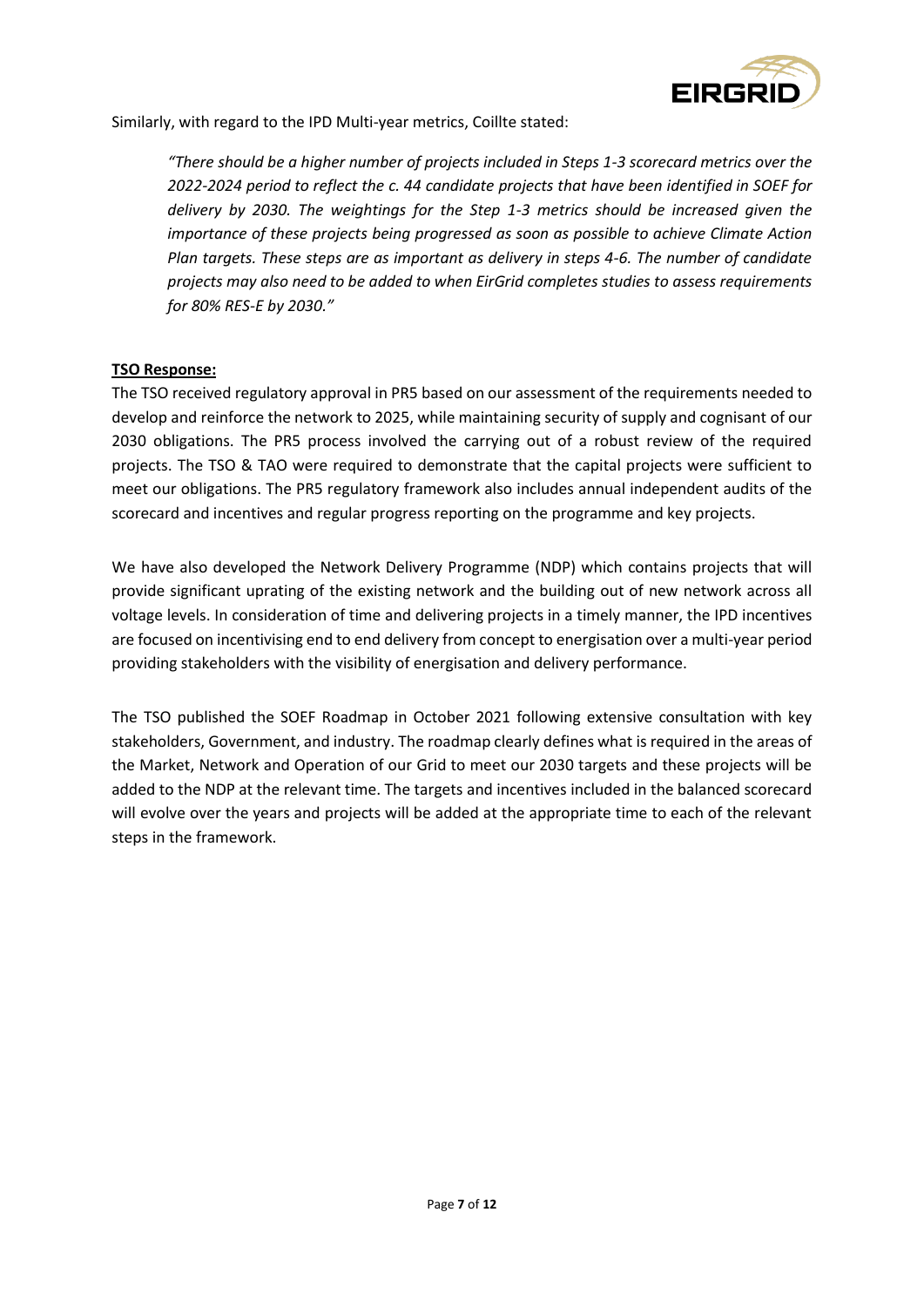

With regard to timely delivery, WEI stated:

*"The TSO should be incentivised to incorporate the timelines for deploying various technical solutions and factor that into decision making around the "best technology" to meet the system need. It is fully plausible that in some circumstances, a cheaper network capex solution with slower deployment timelines, might have greater consumer cost impacts than a higher capex solution that could be deployed more quickly onto the system, i.e. the consumer cost impacts could be through higher dispatch balancing costs or higher constraint assumptions being factored into RESS auction bids. A balanced scorecard assessment should consider all of these points under an assessment heading of "Overall Adequacy of Development Activity".*

#### Similarly, with regard to timely delivery, Coillte stated:

*"There should be an incentive that rewards decision making that looks at system adequacy to meet the needs and targets identified in Ireland's Climate Action Plan. The TSO should be required to demonstrate that they have sufficient projects on a scheduled glide-path to delivery, to be capable of realistically meeting the needs of the system for 2030, including a total of 8.2GW of onshore wind, with sufficient future proofing to provide capacity for an onshore wind pipeline that is well placed to deliver for targets to 2030 and beyond. New circuits, such as 110kV and 220kV cables should be installed so that they can be readily 'voltage uprated' if needed in future. New transmission stations, especially if they use gas insulated switchgear, should have sufficient space for future expansion for new connections for renewable generation, storage and system reinforcements.*

*The TSO should be incentivised to incorporate the timelines for deploying various technical solutions and factor that into decision making around the "best technology" to meet the system need. It is fully plausible that in some circumstances, a cheaper network capex solution with slower deployment timelines, might have greater consumer cost impacts than a higher capex solution that could be deployed more quickly onto the system, i.e. the consumer cost impacts could be through higher dispatch balancing costs or higher constraint assumptions being factored into RESS auction bids. A balanced scorecard assessment should consider all of these points under an assessment heading of "Overall Adequacy of Development Activity"."*

#### **TSO Response:**

The joint TSO/TAO incentives framework already includes an incentive which promotes the collaboration of both organisations for the deployment of new technologies in a timely manner. As public bodies both organisations are also subject to separate robust governance arrangements which take account of the full project lifecycle timelines, costs and the required levels of quality. The TSO and TAO are both incentivised under the joint scorecard to optimise the time taken to deliver grid infrastructure across all of the steps with clear metrics.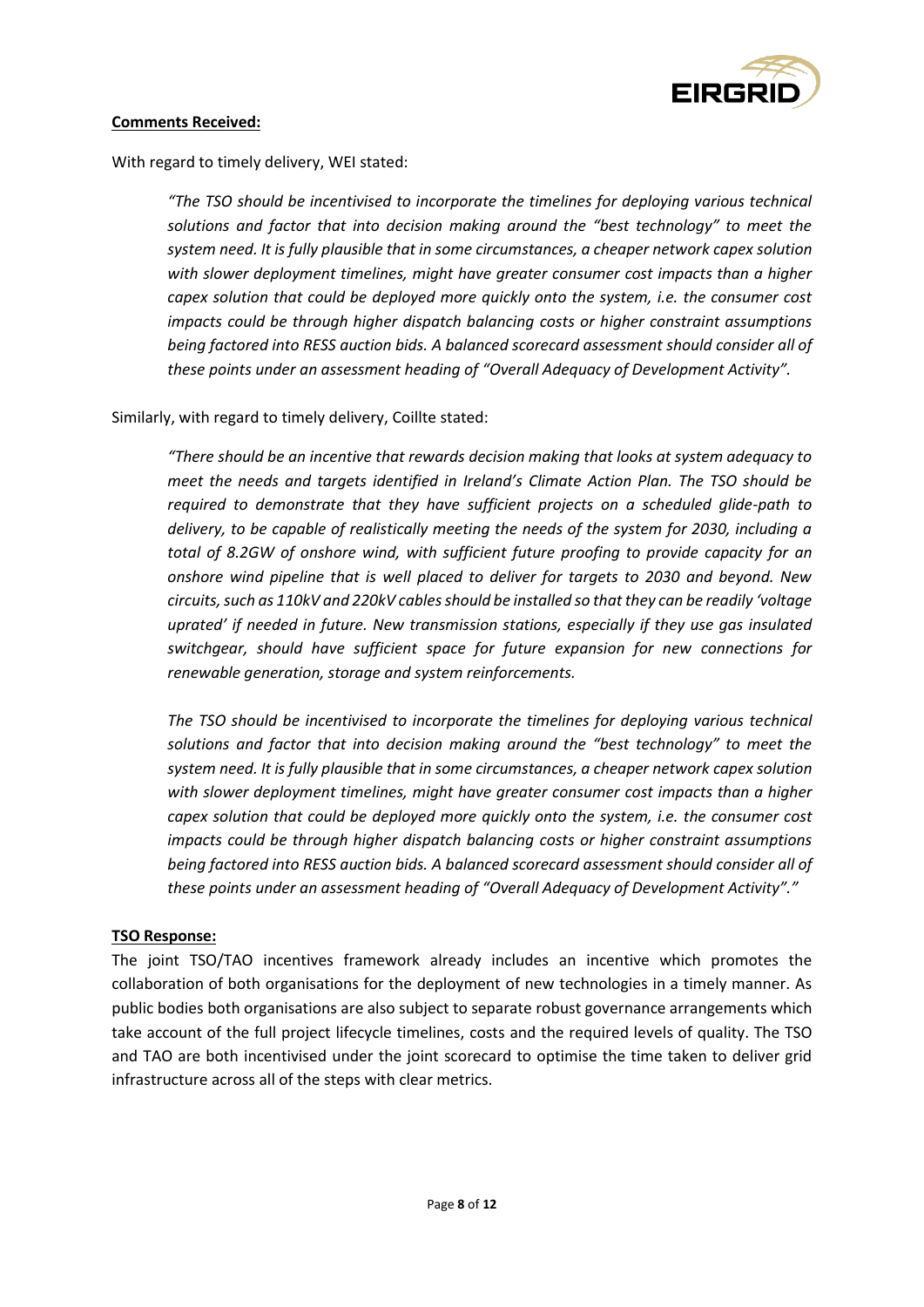

With regard to quantitative assessment as part of the six step process, BGE stated:

*"BGE's concern with the deference to this six-step approach as evidence of an efficient, rigorous end to end process, and reference to the Transmission Development plan (TDP) for a list of ongoing projects, is that it does not appear that a quantitative assessment is being carried out at the outset of a project to determine whether it isthe right choice solution or not. Such an assessment in our view is required if clear consumer benefits are to be delivered in line with the intent of the PR5 decision."*

With regard to Dublin constraints and CBA assessment, BGE stated:

*"A CBA assessment of constraints that could be alleviated in Dublin, or Cork for example with the arrival of Celtic and Greenlink interconnectors, could help inform to what extent a project(s) should be prioritised or not. It is the case too that a particular suite of projects can fix multiple constraints and CBA assessments of possible projects with this objective in mind should be undertaken too to help determine prioritisation of projects by reference to the quantified benefit it gives end consumers".*

*"We therefore ask that CBAs for what are currently known to be major constraints in Ireland like Dublin and Cork are undertaken to help prioritise planning and delivery of those projects of most benefit to consumers this decade. If projects are not initially quantified for costs/ benefits then it is very difficult to ensure improvements and achievements under this IP&D are being targeted, achieved and therefore measured in the correct manner".* 

#### **TSO Response:**

Quantitative assessment lies at the heart of EirGrid's six step process for developing the grid, in particular, in the optioneering steps, Step 2 and Step 3. In these steps a long list of appropriate options is developed from analysis of the system need in Step 1 and the toolbox of solution technologies and options available to meet the need.

Throughout Steps 2 and 3, a suite of five criteria are analysed leading to a multi-criteria assessment which determines the best performing solution option. The criteria assessed are technical performance, economic performance, environmental impact, socio-economic impact and deliverability. These criteria are applied in increasing detail as the list of solution options is reduced. The economic performance criterion includes cost benefit analysis culminating in least worst regrets analysis.

At the start of every step in the six step process the need for network development is re-assessed to ensure the need remains robust and the options to meet the need remain appropriate. The SOEF analysis and roadmap has identified an optimum suite of candidate reinforcements (effectively the priority reinforcements) considering the wide range of inputs and variables in meeting the 2030 targets.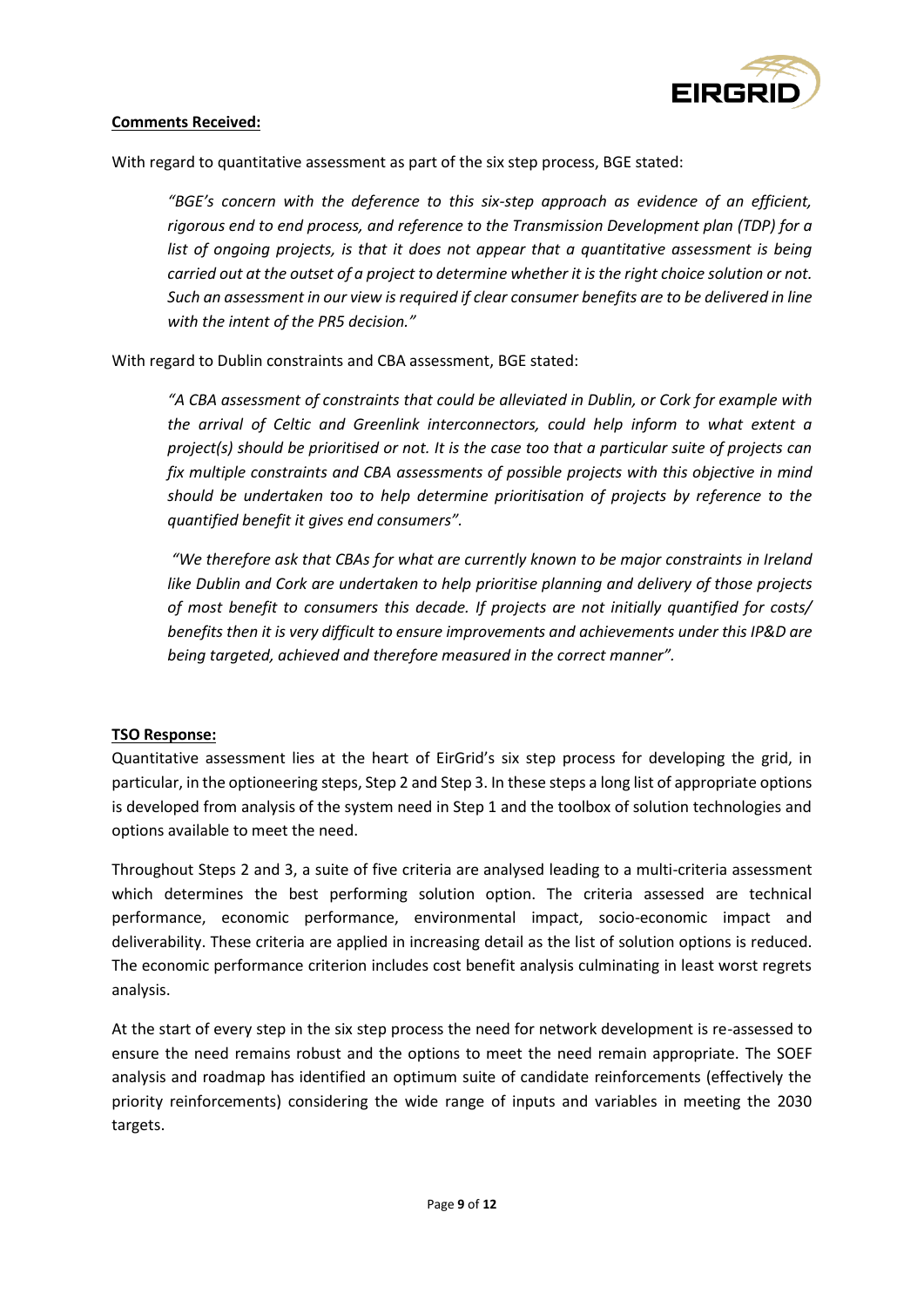

With regard to the relative benefits of projects being delivered, BGE stated:

*"Regarding the proposed metrics and measurement of success under this incentive, simply targeting that a number of projects will be completed through steps 1-6 with no reference to their value or benefits to customers/ end consumers is insufficient in our view. Targets and metrics applied under this incentive should be focused on progressing the priority projects, determined via our proposed CBAs, as having the most quantifiable benefit to consumers.*

#### **TSO Response:**

As noted in the previous response the SOEF analysis undertaken has identified an optimum suite of candidate reinforcements (effectively the priority reinforcements) considering the wide range of inputs and variables in meeting the 2030 targets. These priority projects and other projects required to deliver our obligations as TSO, are brought forward to capital approval and progressed to completion while always mindful of the ultimate benefits to consumers that their delivery brings.

The TSO also prioritises transmission outages on the transmission system based on the criteria outlined in our revised Outage Prioritisation guidance document published on  $11<sup>th</sup>$  May 2022<sup>2</sup>. The benefits to consumers that are achieved arising from the delivery of the TSO's annual work programme are outlined in the annual IPD report which is published on EirGrid's website<sup>3</sup>.

<sup>2</sup> http://www.eirgridgroup.com/site-files/library/EirGrid/EirGrid-Outage-Prioritisation-Guidance-Document-Final.pdf

<sup>3</sup> http://www.eirgridgroup.com/how-the-grid-works/tso-regulatory-publicatio/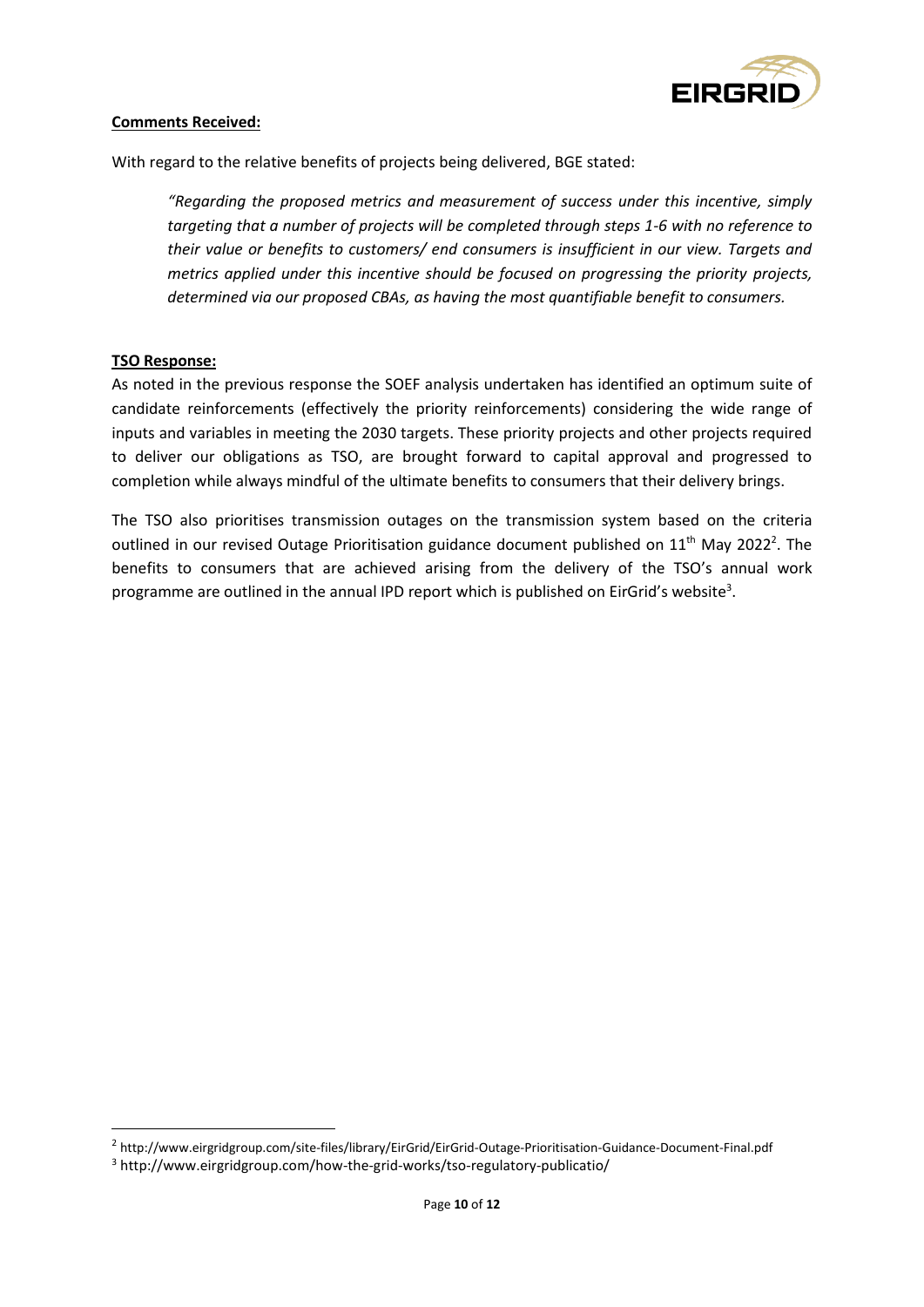

With regard to the step 6 transmission outage planning (TOP) reporting, BGE stated:

*"Regarding the Transmission outage programme (TOP) under step 6 metric, for better transparency we ask that a distinction is made between capex projects and maintenance projects driving the outages.*

*Consideration could for example be given to requiring a focus in delivery of projects that are on the top end/ portion of the savings that a wide range of capex projects examined under CBAs could deliver.*

*We also ask that the metrics include evidence that the TOP was taken at the optimal cost as the cost of taking certain outages at one time versus another time can be extremely high".*

#### **TSO Response:**

EirGrid, in its role as TSO, is responsible for coordinating a programme of outages on the transmission system, to facilitate works including maintenance and construction activities that reinforce the system and/or connect customers.

The TSO confirms that the IPD step 6 TOP delivery metric is entirely composed of the Transmission Capex outage programme baseline which does not include maintenance outages. The maintenance programme is an integral part of the final annual TOP however this incentive metric is specifically focused on the measurement of the annual delivery of transmission capital works.

The TSO must determine, on an objective and proportionate basis, which works are deferred and which should go ahead during each outage season. The impact of delaying projects is taken into account when making such decisions and our goal is to operate, maintain and develop the transmission system as efficiently as possible for the benefit of all users of the system.

The TOP is developed to maximise the volume of outages on an annual basis to deliver transmission capital projects in a timely manner. Given the scarcity of transmission outages as a key resource in the delivery of transmission projects, we believe value for the consumer is achieved in the development of a fully optimised transmission outage programme while ensuring the safety and security of the transmission system for each calendar day within the outage season.

The TSO considers that this metric is appropriately designed to assess its delivery performance across the transmission capital projects within the annual TOP. The TSO does not currently propose any amendments to the step 6 TOP incentive metric.